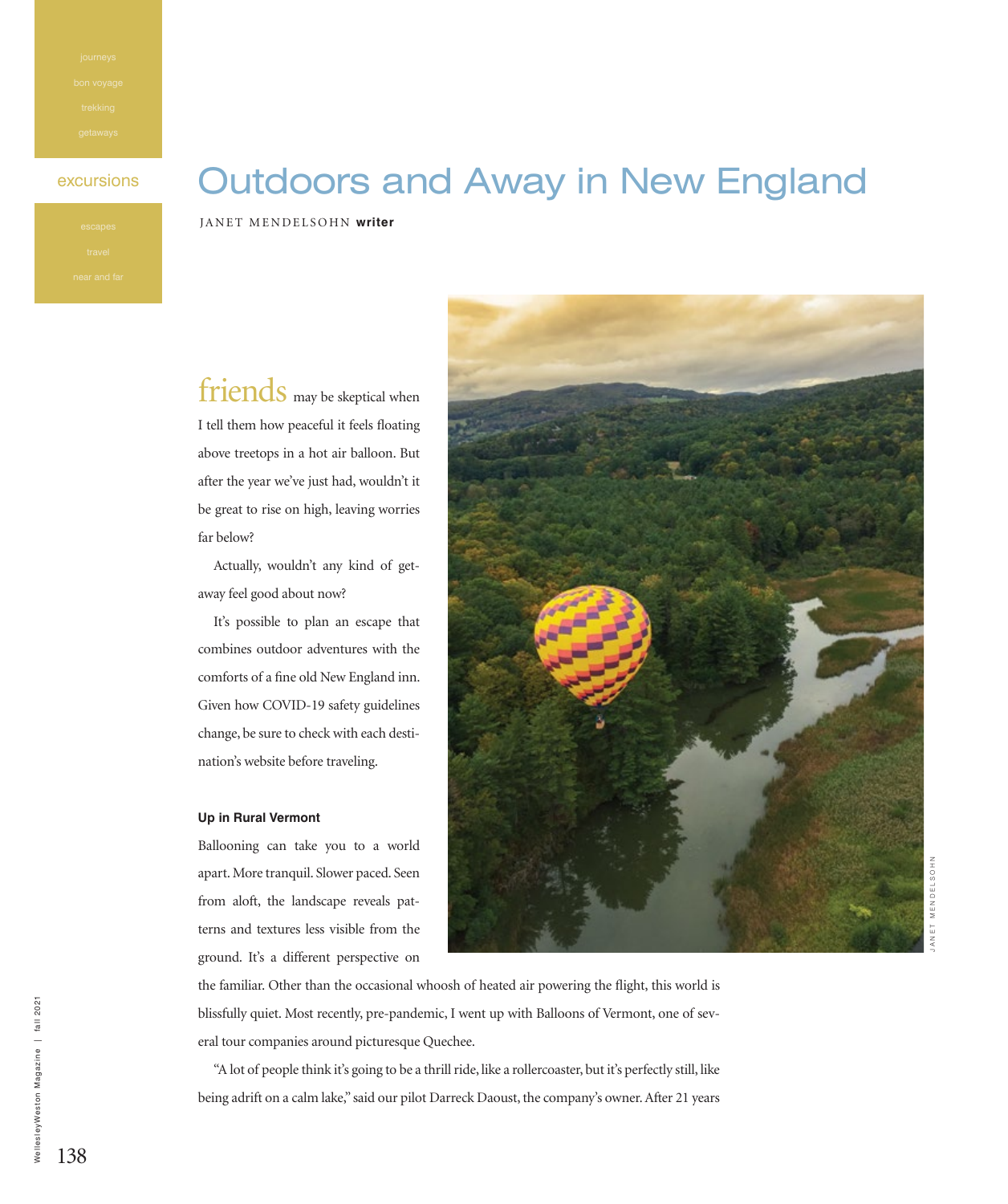

PHOTOS BY JANET MENDELSOHN MENDE

and well over 1,800 flights carrying almost 4,000 passengers, he still enjoys the look on first-timers' faces. His passengers have come from all walks of life and around the world—the Azores, Dubai, Japan, and across the U.S. "It's a bucket list thing for lots of people so I get to share this once-in-a-lifetime experience with them."

We helped Daoust spread out the nylon balloon in a field before launch and fold it after descent. Two-and-a-half-hour trips include about one hour in the sky, beginning just before sunrise or sunset. Call 802.369.0213 or visit www.balloonsofvermont.com.

Dining is always a treat at **THE MILL AT SIMON PEARCE** (www.simonpearce.com) in the company's flagship store in Quechee, overlooking the Ottauquechee River near a covered bridge. The restaurant menu features local ingredients and an award-winning wine list. Subject to

current COVID-19 guidelines, visitors to the store will again be able to observe the company's artisans creating hand-thrown pottery and glassware made by glassblowers using centuries-old techniques.

From there it's a short drive to the **WOODSTOCK INN & RESORT** (www. woodstockinn.com) where rustic ambiance accents luxury accommodations. In winter, the resort's Nordic Center offers cross-country skiing, snowshoeing, snowboarding, and fat biking; alpine skiing is nearby at Suicide Six. In warm weather, choose from fly fishing, falconry, tennis, a pool, and 18 holes of championship golf. Or relax at The Spa. In 10,000 square feet of nature-inspired rooms, restorative treatments using organic products reflect the seasons. It's all close to hundreds of acres of walking trails, photo ops with the dairy herd at **BILLINGS FARM & MUSEUM,** or dining and browsing upscale shops in Woodstock.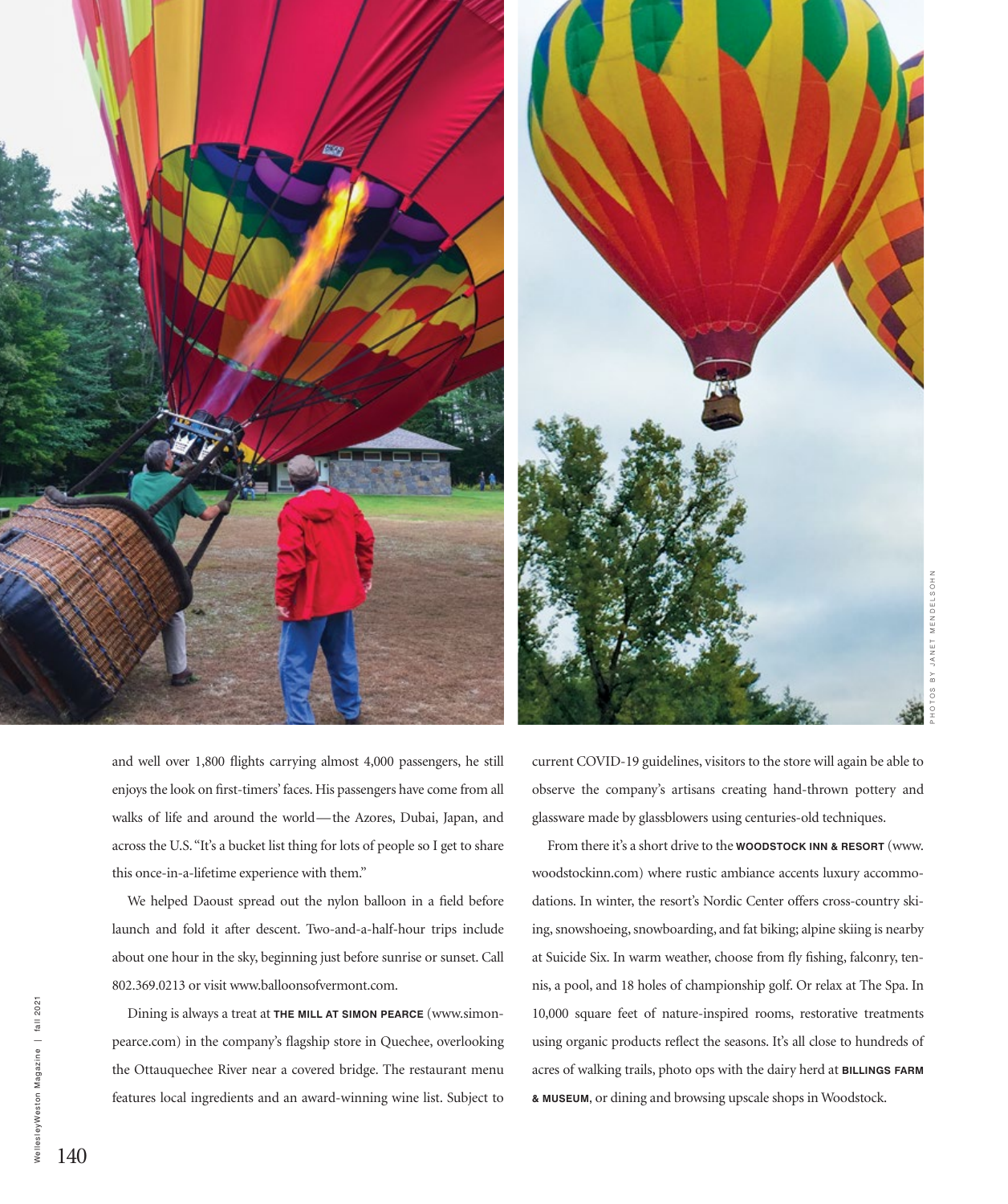## **Ocean Views in Rhode Island**

Josette Rome of Wellesley relishes days at **COLT STATE PARK** on Route 114 in Bristol, along Narragansett Bay.

"It's a short trip away from home—about an hour and 20 minutes from Wellesley—but I feel like I'm really away when I'm there," she said. On a visit last summer, she and her husband, Peter, felt transported, despite pandemic limitations.

"The water sparkled under vivid blue skies. Families were picnicking in areas they can rent for the day," she recalled. "It's a special place to unwind and recharge. You feel safe while at the same time feel a connection with others. We all need that just now." While there, they often see artists at their easels, photographers, birders, and walkers, of course.

The Romes sometimes bring their bicycles. They explore along paved trails in the 464-acre park, passing groomed fruit trees and flowering bushes, stone walls and sweeping lawns, admiring what some say

is Rhode Island's most spectacular shoreline. Popular features include an open air Chapel-By-the-Sea, as well as playgrounds and 10 large playing fields. Visit www.riparks.com/Locations/LocationColt.html.

Adjacent to the park is the 48-acre **COGGESHALL FARM MUSEUM**  (www.coggeshallfarm.org), which recreates the experience of tenant farmers in the 1790s. The family-friendly salt marsh farm raises heritage-breed animals and grows heirloom plants. Just one year ago, Coggeshall entered a new partnership with Old Sturbridge Village, which now manages its daily operations. Live demonstrations and conversations with interpreters give visitors insights into local life during the decade between the American Revolution and the Industrial Revolution.

Every April during Daffodil Days, **BLITHEWOLD ESTATE,** also in Bristol, becomes an ocean of yellow and gold as more than 50,000 blooms dance in the sea breeze. In May, flowering trees and a wider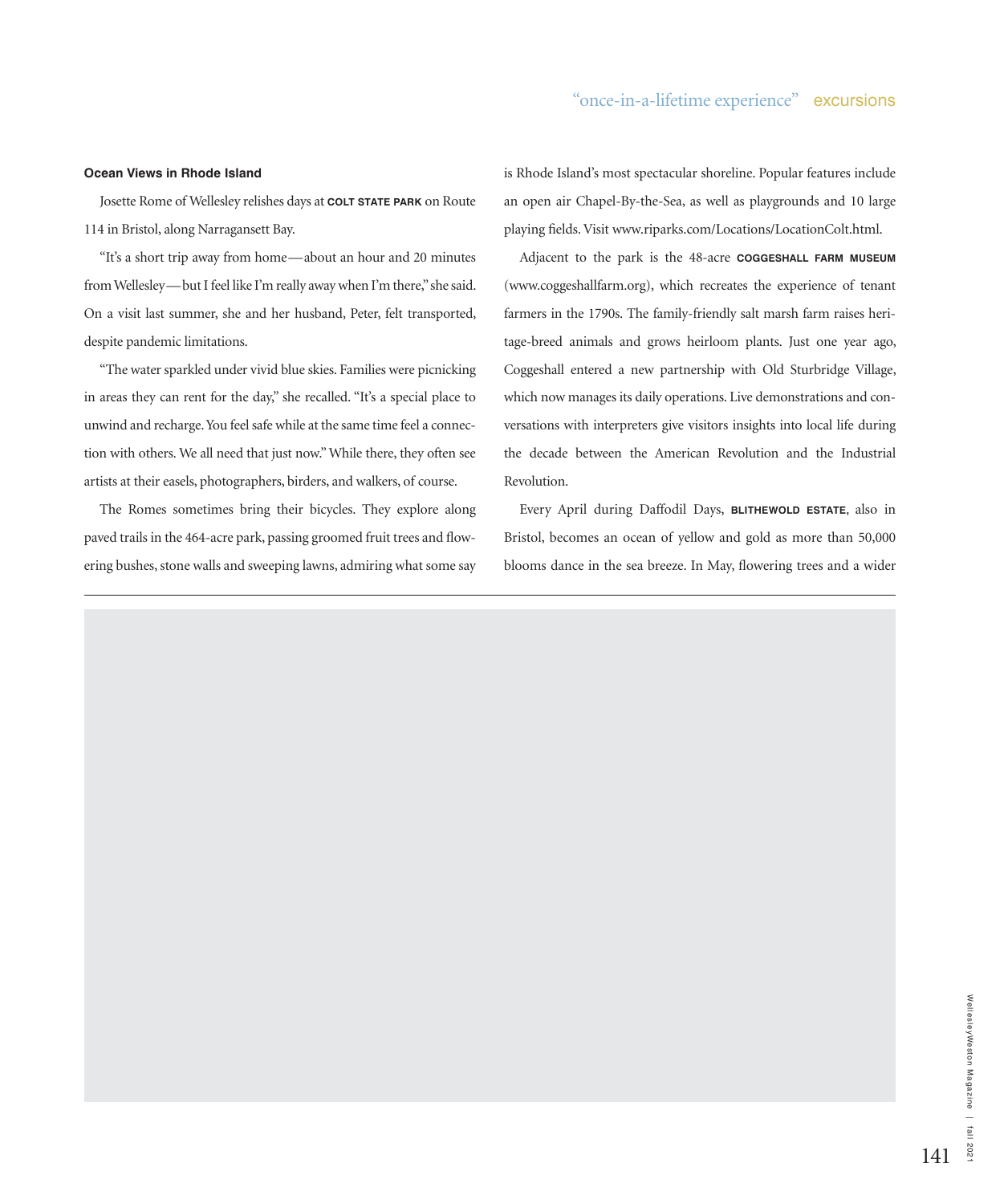

array of colorful bulbs take center stage. In the fall, the beauty of Narrangansett Bay is surrounded by a magnificent array of autumn hues. And during the holiday season, the gardens are transformed into a magical winter wonderland. Tours of the 45-room mansion and accessible greenhouse reveal interiors and family heirlooms influenced by the arts and crafts movement that flourished a century ago. Extensive gardens are designed around themes—mysterious, poetic, whimsical, among them. Visit www.blithewold.org for horticultural tours, music programs, and seasonal events.

While you can certainly visit the Ocean State for the day, why not stay overnight? The **CASTLE HILL INN** (www.castlehillinn.com) in Newport was built in 1875 as a summer home for the noted Harvard marine biologist and naturalist Alexander Agassiz. It now is a Relais & Chateaux member hotel. Six elegant beach cottages, 33 luxury hotel rooms, and fine dining with panoramic views of the Atlantic can provide the perfect start, or finish, for a sail aboard a Hinckley yacht, arranged through the inn. You might feel you've stepped back in time to the Gilded Age,

with modern amenities. Consider reservations for a traditional New England Clambake, a time-honored tradition.

**OCEAN HOUSE,** in Watch Hill (www.oceanhouseri.com), has been voted one of the top ten hotels in the world by readers of *Travel + Leisure*, among other accolades it has received. Relax at the Oh! Spa, gym, and pool, or join a class at The Center for Wine & Culinary Arts. Both Ocean House and its sister property, **WEEKAPAUG INN** (www.weekapauginn.com) are Relais & Chateaux hotels with fine dining and accommodations that will make you feel truly pampered.

#### **On Foot in Southern Maine**

You don't have to go far into Maine to enjoy fall foliage, hikes or biking on forested mountain trails, walks on sandy beaches, and a town full of historic homes. All that and more awaits in The Yorks—York Village, York Harbor, Cape Neddick, and York Beach.

Plan a half-day hike on **MOUNT AGAMENTICUS** (www.agamenticus.org), centerpiece of a 10,000-acre conservation region. The forested wilder